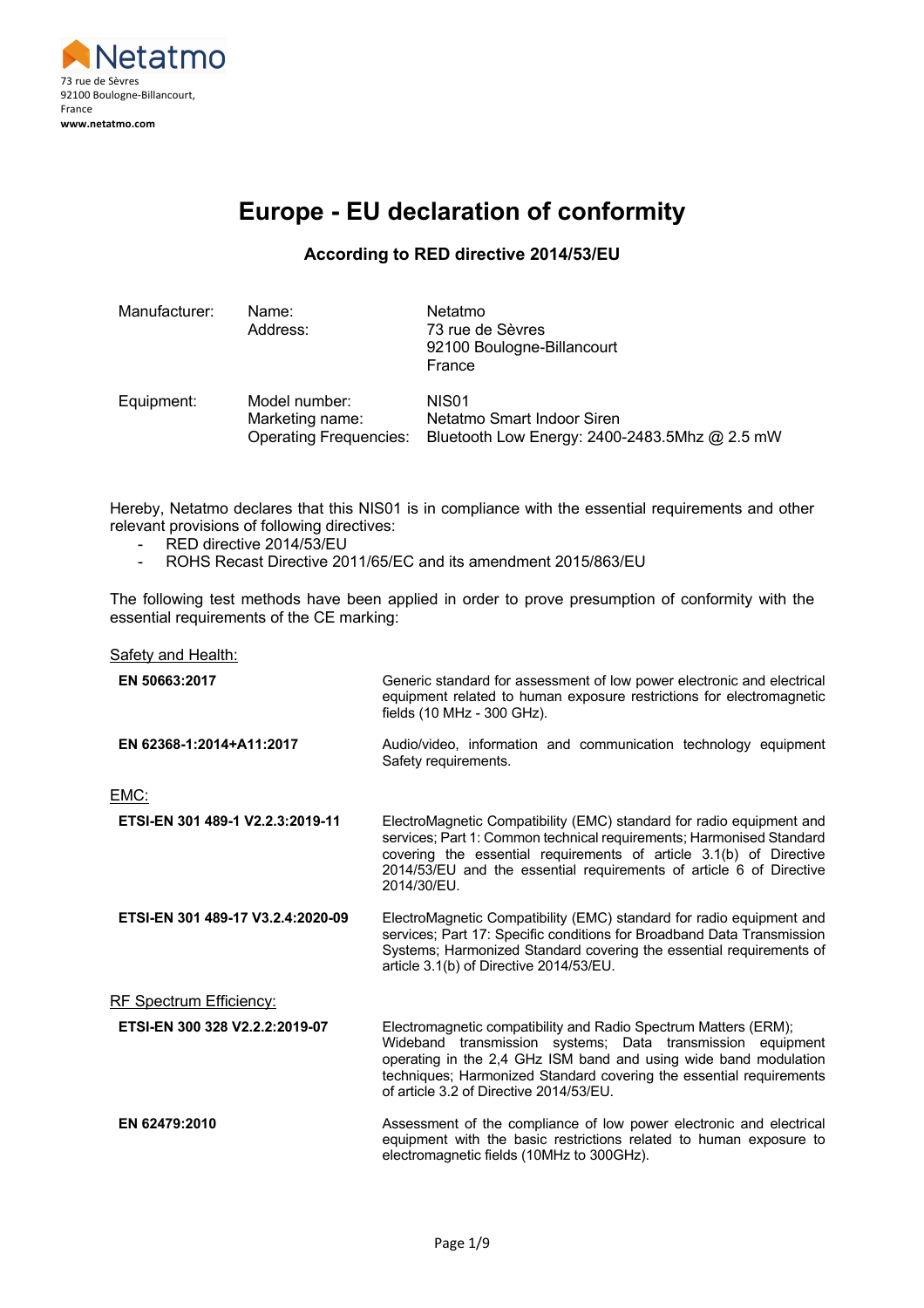

Additional Compliance: **REACH** 



**Signed for and on behalf of:** Netatmo<br>Place: Boulogne **Date:** August 19, 2020<br> **Name:** Philippe Citroën **Name:** Philippe Citroën<br> **Title:** CEO

**Place**: Boulogne-Billancourt **Title**: CEO

Vloien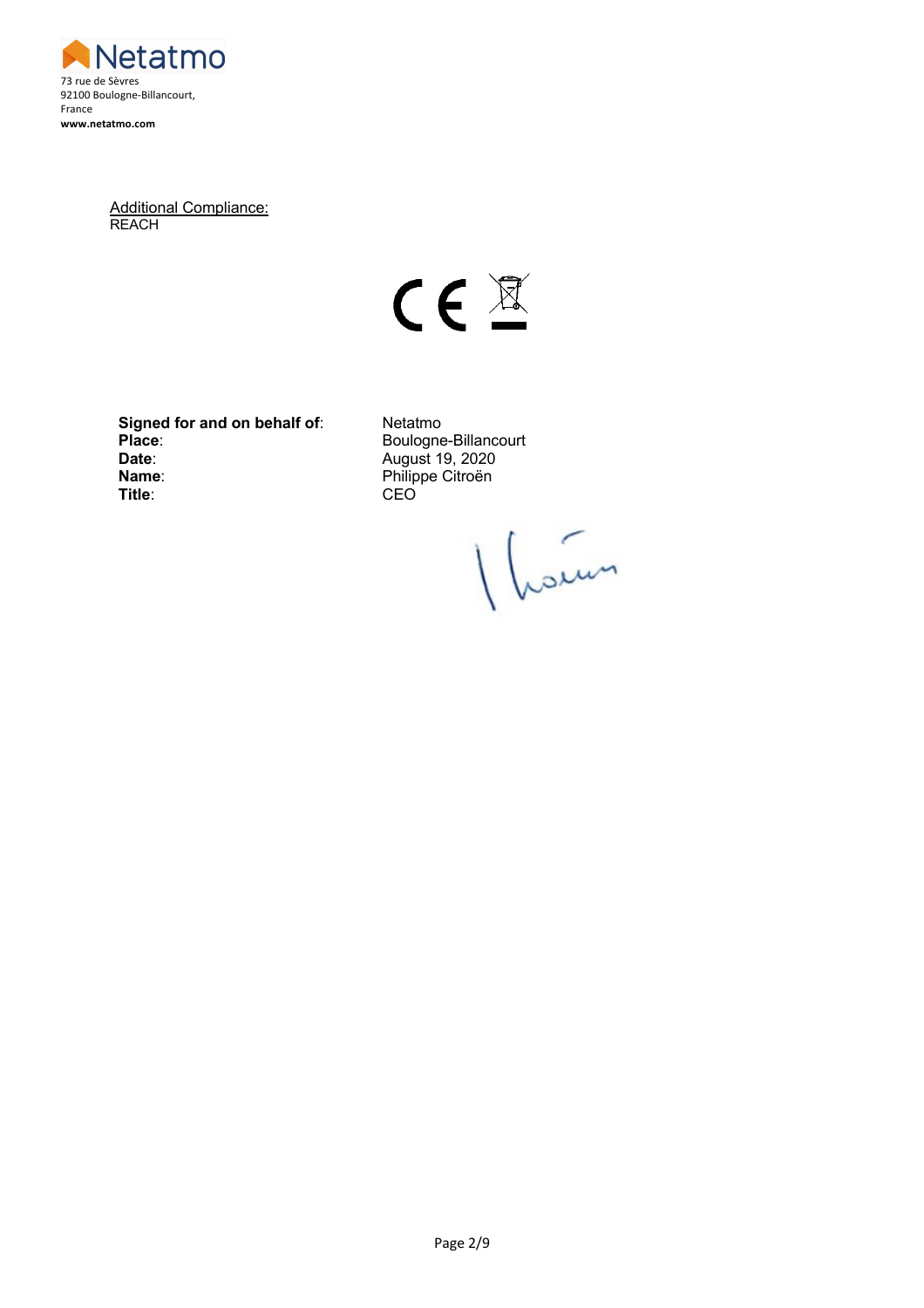

# **UK DECLARATION OF CONFORMITY**

**According to Radio Equipment Regulations 2017**

| Manufacturer: | Name:<br>Address:                                                 | Netatmo<br>73 rue de Sèvres<br>92100 Boulogne-Billancourt<br>France                              |
|---------------|-------------------------------------------------------------------|--------------------------------------------------------------------------------------------------|
| Equipment:    | Model number:<br>Marketing name:<br><b>Operating Frequencies:</b> | NIS <sub>01</sub><br>Netatmo Smart Indoor Siren<br>Bluetooth Low Energy: 2400-2483.5Mhz @ 2.5 mW |

Hereby, Netatmo declares that this DTG01 is in compliance with the essential requirements and other relevant provisions of following directives:

- (S.I. 2017/1206) Radio Equipment Regulations 2017
- (S.I. 2012/3032) The Restriction of the Use of Certain Hazardous Substances in Electrical and Electronic Equipment Regulations 2012

The following test methods have been applied in order to prove presumption of conformity with the essential requirements of the UKCA marking:

| Safety and Health:                |                                                                                                                                                                                                                                                                                                                     |
|-----------------------------------|---------------------------------------------------------------------------------------------------------------------------------------------------------------------------------------------------------------------------------------------------------------------------------------------------------------------|
| EN 50663:2017                     | Generic standard for assessment of low power electronic and electrical<br>equipment related to human exposure restrictions for electromagnetic<br>fields (10 MHz - 300 GHz).                                                                                                                                        |
| EN 62368-1:2014+A11:2017          | Audio/video, information and communication technology equipment<br>Safety requirements.                                                                                                                                                                                                                             |
| EMC:                              |                                                                                                                                                                                                                                                                                                                     |
| ETSI-EN 301 489-1 V2.2.3:2019-11  | ElectroMagnetic Compatibility (EMC) standard for radio equipment and<br>services; Part 1: Common technical requirements; Harmonised Standard<br>covering the essential requirements of article 3.1(b) of Directive<br>2014/53/EU and the essential requirements of article 6 of Directive<br>2014/30/EU.            |
| ETSI-EN 301 489-17 V3.2.4:2020-09 | ElectroMagnetic Compatibility (EMC) standard for radio equipment and<br>services; Part 17: Specific conditions for Broadband Data Transmission<br>Systems; Harmonized Standard covering the essential requirements of<br>article 3.1(b) of Directive 2014/53/EU.                                                    |
| RF Spectrum Efficiency:           |                                                                                                                                                                                                                                                                                                                     |
| ETSI-EN 300 328 V2.2.2:2019-07    | Electromagnetic compatibility and Radio Spectrum Matters (ERM);<br>Wideband transmission systems; Data transmission equipment<br>operating in the 2,4 GHz ISM band and using wide band modulation<br>techniques; Harmonized Standard covering the essential requirements<br>of article 3.2 of Directive 2014/53/EU. |
| EN 62479:2010                     | Assessment of the compliance of low power electronic and electrical<br>equipment with the basic restrictions related to human exposure to<br>electromagnetic fields (10MHz to 300GHz).                                                                                                                              |
|                                   |                                                                                                                                                                                                                                                                                                                     |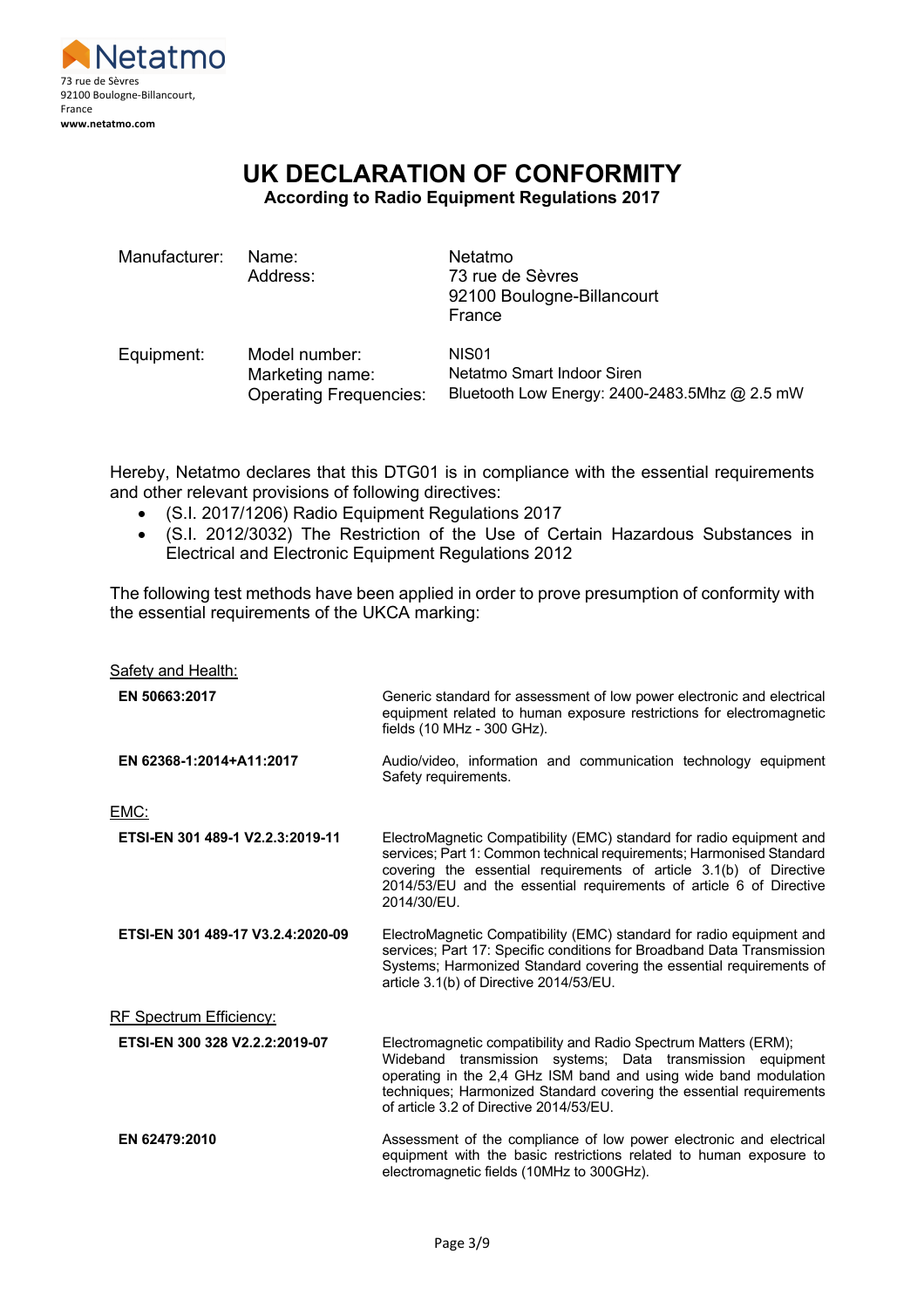

Additional Compliance **REACH** 





**Signed for and on behalf of:** Netatmo<br>Place: Boulogne **Date**: October 19 2021 **Name**: Philippe Citroën **Title**: CEO

**Place**: Boulogne-Billancourt

1 hours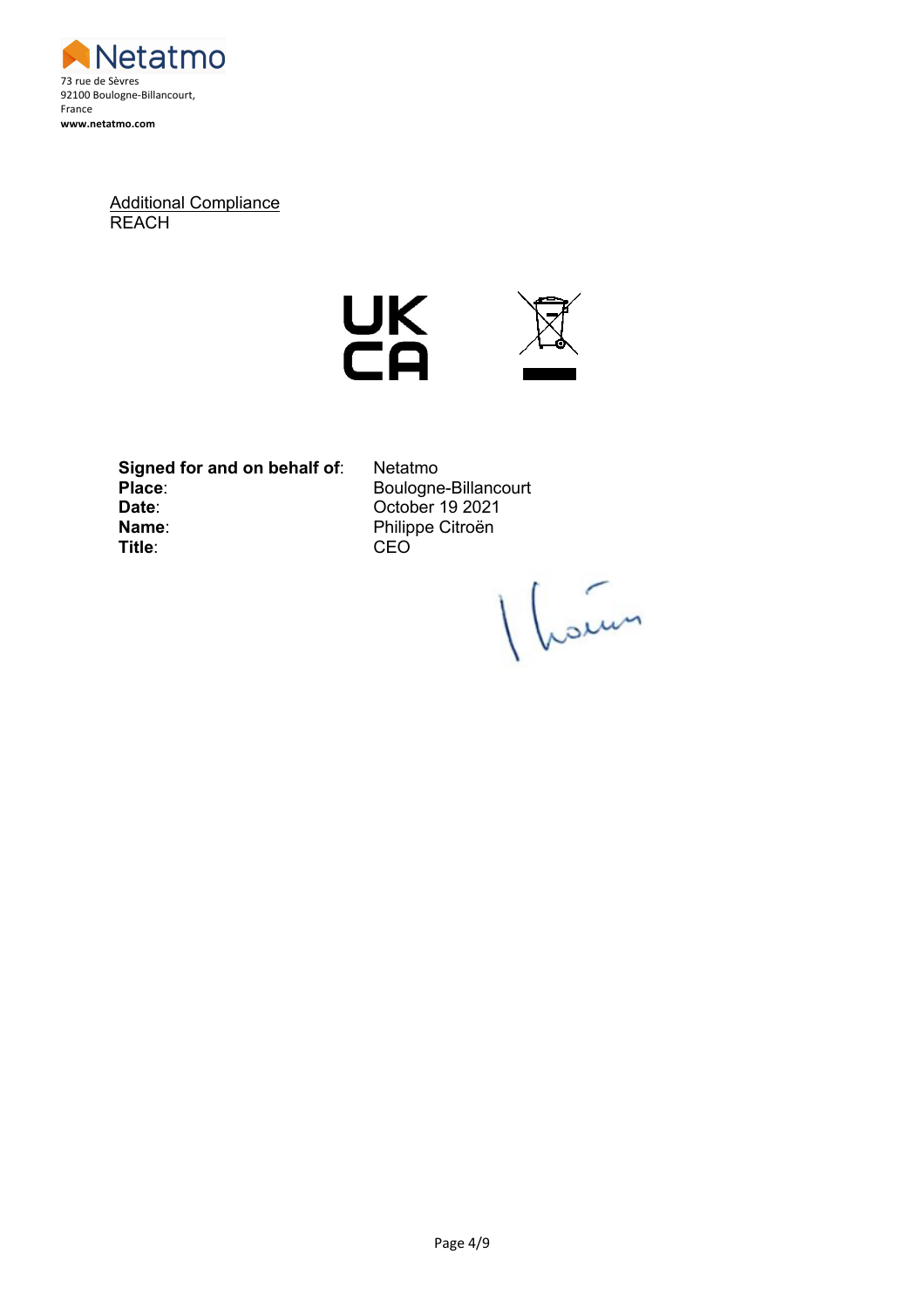

**български [Bulgarian] -** С настоящото NETATMO декларира, че този тип радиосъоръжение NIS01 е в съответствие с Директива 2014/53/ЕС, както и с Директива RoHS 2011/65/ЕС и нейното изменение 2015/863/ЕС. Цялостният текст на ЕС декларацията за съответствие може да се намери на следния интернет адрес http://www.netatmo.com/declaration/nis.

**Česky [Czech]** - Tímto NETATMO prohlašuje, že typ rádiového zařízení NIS01 je v souladu se směrnicí 2014/53/EU a směrnicí 2011/65/EU a směrnicí v přenesené pravomoci 2015/863/EU. Úplné znění EU prohlášení o shodě je k dispozici na této internetové adrese http://www.netatmo.com/declaration/nis.

**Dansk [Danish]** - Hermed erklærer NETATMO, at radioudstyrstypen NIS01 er i overensstemmelse med direktiv 2014/53/EU samt med direktivet RoHS 2011/65/EU og dens ændringsdirektiv 2015/863/EU. EU-overensstemmelseserklæringens fulde tekst kan findes på følgende internetadresse http://www.netatmo.com/declaration/nis.

**Deutsch [German]** - Hiermit erklärt NETATMO, dass der Funkanlagentyp NIS01 der Richtlinie 2014/53/EU sowie der RoHS-Richtlinie 2011/65/EU und ihrer Änderung 2015/863/EU entspricht. Der vollständige Text der EU-Konformitätserklärung ist unter der folgenden Internetadresse verfügbar: http://www.netatmo.com/declaration/nis.

**Eesti [Estonian]** - Käesolevaga deklareerib NETATMO, et käesolev raadioseadme tüüp NIS01 vastab direktiivi 2014/53/EL nõuetele, samuti RoHS-i direktiivile 2011/65/EL ja selle muudatustele 2015/863/EL. ELi vastavusdeklaratsiooni täielik tekst on kättesaadav järgmisel internetiaadressil http://www.netatmo.com/declaration/nis.

**English** - Hereby, NETATMO, declares that the radio equipment type NIS01 is in compliance with Directive 2014/53/EU as well as the RoHS Directive 2011/65/EU and its amendment 2015/863/EU. Hereby, NETATMO, declares that the radio equipment type [product ref] es is in compliance with Radio Equipment Regulations 2017 and The Restriction of the Use of Certain Hazardous Substances in Electrical and Electronic Equipment Regulations 2012. The full text of the EU and UKCA declaration of conformity is available at the following internet address http://www.netatmo.com/declaration/nis.

**Español [Spanish]** - or la presente, NETATMO declara que el tipo de equipo radioeléctrico NIS01 es conforme con la Directiva 2014/53/UE, así como con la Directiva RoHS (2011/65/UE) y su enmienda por medio de la Directiva Delegada (UE) 2015/863. El texto completo de la declaración UE de conformidad está disponible en la dirección Internet siguiente http://www.netatmo.com/declaration/nis.

**Ελληνική [Greek]** - Με την παρούσα ο/η NETATMO, δηλώνει ότι ο ραδιοεξοπλισμός NIS01 πληροί την οδηγία 2014/53/ΕΕ καθώς και την οδηγία RoHS 2011/65/EΕ και την τροποποίησή της 2015/863/EΕ.Το πλήρες κείμενο της δήλωσης συμμόρφωσης ΕΕ διατίθεται στην ακόλουθη ιστοσελίδα στο διαδίκτυο http://www.netatmo.com/declaration/nis.

**Français [French]** - Le soussigné, NETATMO, déclare que l'équipement radioélectrique du type NIS01 est conforme à la directive 2014/53/UE et à la directive RoHS 2011/65/EU et ses amendements 2015/863/EU. Le texte complet de la déclaration UE de conformité est disponible à l'adresse internet suivante http://www.netatmo.com/declaration/nis.

**Hrvatski [Croatian]** - NETATMO ovime izjavljuje da je radijska oprema tipa NIS01 u skladu s Direktivom 2014/53/EU XXX Kao i Direktiva RoHS 2011/65/EZ i njezin amandman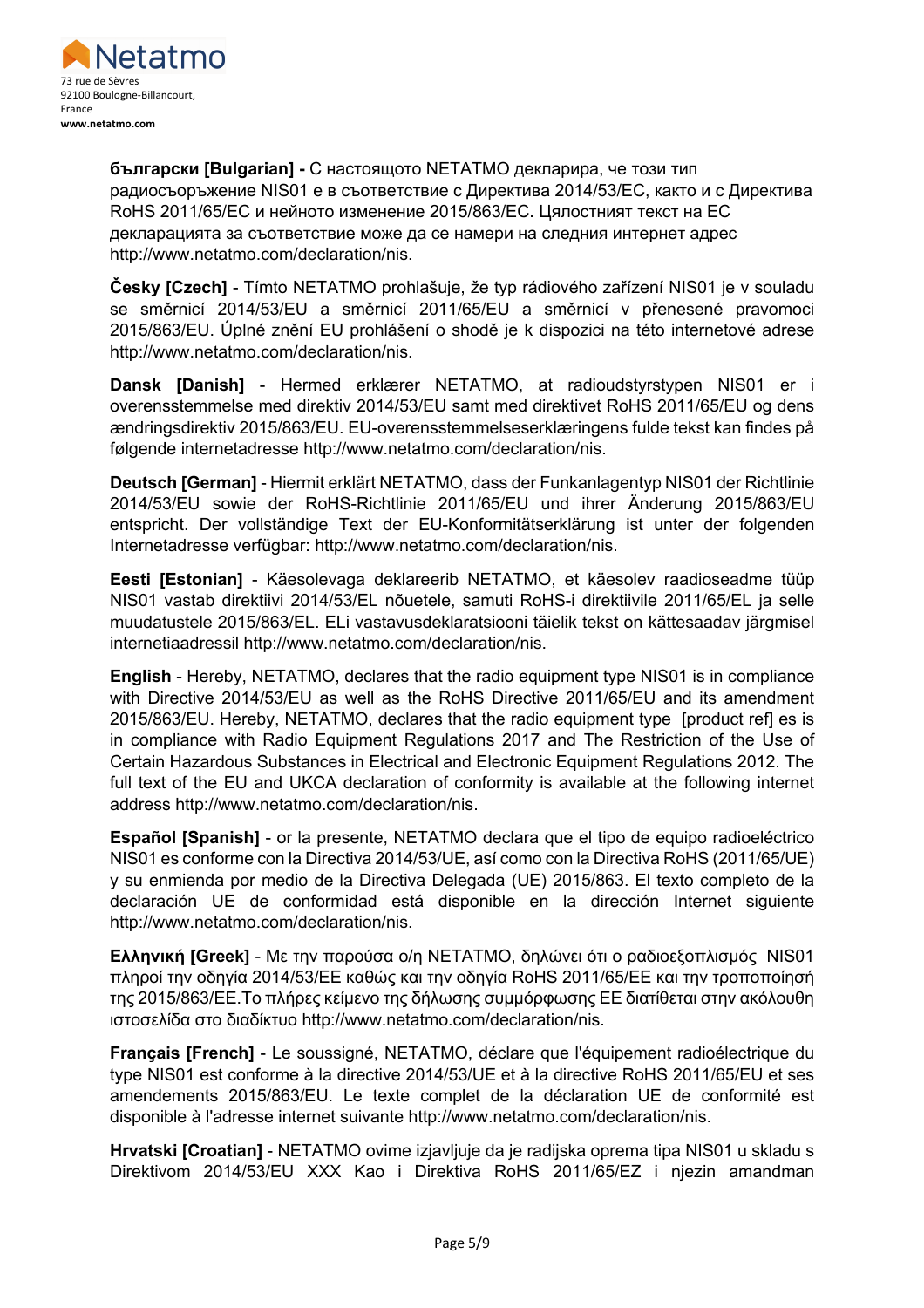

2015/863/EU. Cjeloviti tekst EU izjave o sukladnosti dostupan je na sljedećoj internetskoj adresi http://www.netatmo.com/declaration/nis.

**Italiano [Italian]** - Il fabbricante, NETATMO, dichiara che il tipo di apparecchiatura radio NIS01 è conforme alla direttiva 2014/53/UE, nonché alla direttiva RoHS 2011/65/EU e alla relativa modifica2015/863/EU. Il testo completo della dichiarazione di conformità UE è disponibile al seguente indirizzo Internet http://www.netatmo.com/declaration/nis.

**Latviski [Latvian]** - Ar šo NETATMO deklarē, ka radioiekārta NIS01 atbilst Direktīvai 2014/53/ES, kā arī RoHS direktīvai 2011/65/ES un tās grozījumam 2015/863/ES. Pilns ES atbilstības deklarācijas teksts ir pieejams šādā interneta vietnē http://www.netatmo.com/declaration/nis.

**Lietuvių [Lithuanian]** - Aš, NETATMO, patvirtinu, kad radijo įrenginių tipas NIS01 atitinka Direktyvą 2014/53/ES, o taip pat RoHS direktyvą 2011/65/ES ir jos papildytą versiją 2015/863/ES.

VisasES atitikties deklaracijos tekstas prieinamas šiuo interneto adresu http://www.netatmo.com/declaration/nis.

**Malti [Maltese]** - B'dan, NETATMO, niddikjara li dan it-tip ta' tagħmir tar-radju NIS01 huwa konformi mad-Direttiva 2014/53/UE kif ukoll mad-Direttiva 2011/65/UE dwar RoHS u l-emenda tagħha 2015/863/UE. It-test kollu tad-dikjarazzjoni ta' konformità tal-UE huwa disponibbli f'dan l-indirizz tal-Internet li ġej http://www.netatmo.com/declaration/nis.

**Magyar [Hungarian]** - NETATMO igazolja, hogy a NIS01 típusú rádióberendezés megfelel a 2014/53/EU irányelvnek, valamint a 2011/65/EU RoHS irányelvnek és a 2015/863/EU módosításnak.

Az EU-megfelelőségi nyilatkozat teljes szövege elérhető a következő internetes címen http://www.netatmo.com/declaration/nis.

**Nederlands [Dutch]** - Hierbij verklaar ik, NETATMO, dat het type radioapparatuur NIS01 conform is met Richtlijn 2014/53/EU en met de RoHS-richtlijn 2011/65/EU en amendement 2015/863/EU.De volledige tekst van de EU-conformiteitsverklaring kan worden geraadpleegd op het volgende internetadres http://www.netatmo.com/declaration/nis.

**Norsk [Norwegian]** - etatmo erklærer herved at radioutstyrstypen NIS01 er i samsvar med direktiv 2014/53/EU, samt RoHS-direktiv 2011/65/EU og vedlegg 2015/863/EU. Den fullstendige EU-samsvarserklæringen er tilgjengelig på følgende nettadresse http://www.netatmo.com/declaration/nis.

**Polski [Polish]** - NETATMO niniejszym oświadcza, że typ urządzenia radiowego NIS01 jest zgodny z dyrektywą 2014/53/UE, z dyrektywą RoHS 2011/65/UE i z załącznikiem do niej 2015/863/UE. Pełny tekst deklaracji zgodności UE jest dostępny pod następującym adresem internetowym http://www.netatmo.com/declaration/nis.

**Português [Portuguese]** - O abaixo assinado NETATMO declara que o presente tipo de equipamento de rádio NIS01 está em conformidade com a Diretiva 2014/53/UE tal como a diretiva RoHS 2011/65/UE e alteração 2015/863/UE. O texto integral da declaração de conformidade está disponível no seguinte endereço de Internet http://www.netatmo.com/declaration/nis.

**Română [Romanian]** - NETATMO declară, prin prezenta, că tipul de echipament radio NIS01 este în conformitate cu Directiva 2014/53/UE, precum și cu Directiva 2011/65/UE (RoHS) și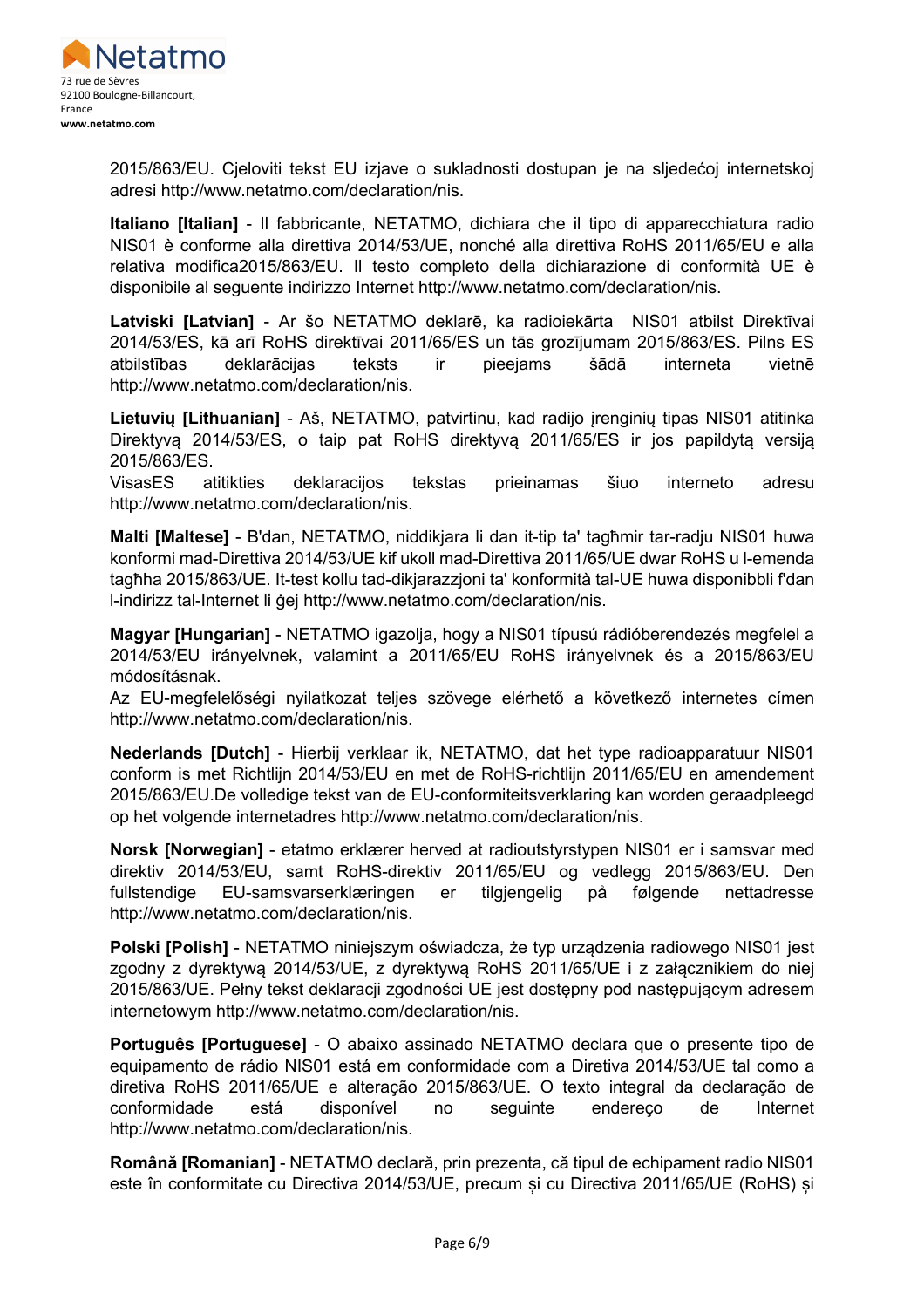

cu Directiva 2015/863/UE de modificare a acesteia.Textul complet al declarației de conformitate a UE este disponibil pe internet la următoarea adresă http://www.netatmo.com/declaration/nis.

**Slovensko [Slovenian]** - NETATMO potrjuje, da je tip radijske opreme NIS01 skladen z Direktivo 2014/53/EU kot tudi z Direktivo 2011/65/EU o omejevanju uporabe nekaterih nevarnih snovi v električni in elektronski opremi in delegirano direktivo 2015/863/EU o spremembi Priloge II k Direktivi 2011/65/EU. Celotno besedilo izjave EU o skladnosti je na voljo na naslednjem spletnem naslovu http://www.netatmo.com/declaration/nis.

**Slovensky [Slovak]** - NETATMO týmto vyhlasuje, že rádiové zariadenie typu NIS01 je v súlade so smernicou 2014/53/EÚ, ako aj so smernicou RoHS 2011/65/EÚ a jej pozmeňovacím návrhom 2015/863/EÚ.Úplné EÚ vyhlásenie o zhode je k dispozícii na tejto internetovej adrese http://www.netatmo.com/declaration/nis.

**Suomi [Finnish]** - NETATMO vakuuttaa, että radiolaitetyyppi NIS01 on direktiivin 2014/53/EU mukainen sekä direktiivin RoHS 2011/65/EU ja sitä muuttavan direktiivin 2015/863/EU mukainen. EU-vaatimustenmukaisuusvakuutuksen täysimittainen teksti on saatavilla seuraavassa internetosoitteessa http://www.netatmo.com/declaration/nis.

**Svenska [Swedish]** - Härmed försäkrar NETATMO att denna typ av radioutrustning NIS01 överensstämmer med direktiv 2014/53/EU, samt direktiv RoHS 2011/65/EU med ändringen 2015/863/EU.Den fullständiga texten till EU-försäkran om överensstämmelse finns på följande webbadress http://www.netatmo.com/declaration/nis.

**Türkçe [Turkish]** - İşbu vesile ile NETATMO; NIS01 radyo ekipman tipinin, 2014/53/EU sayılı Yönetmelik ile ve ayrıca 2011/65/EU sayılı RoHS Yönetmeliği ve bu yönetmelik üzerinde yapılan 2015/863/EU sayılı değişiklik ile uyumlu olduğunu beyan eder. AB uygunluk beyanının tam metni, aşağıdaki İnternet adresinde mevcuttur http://www.netatmo.com/declaration/nis.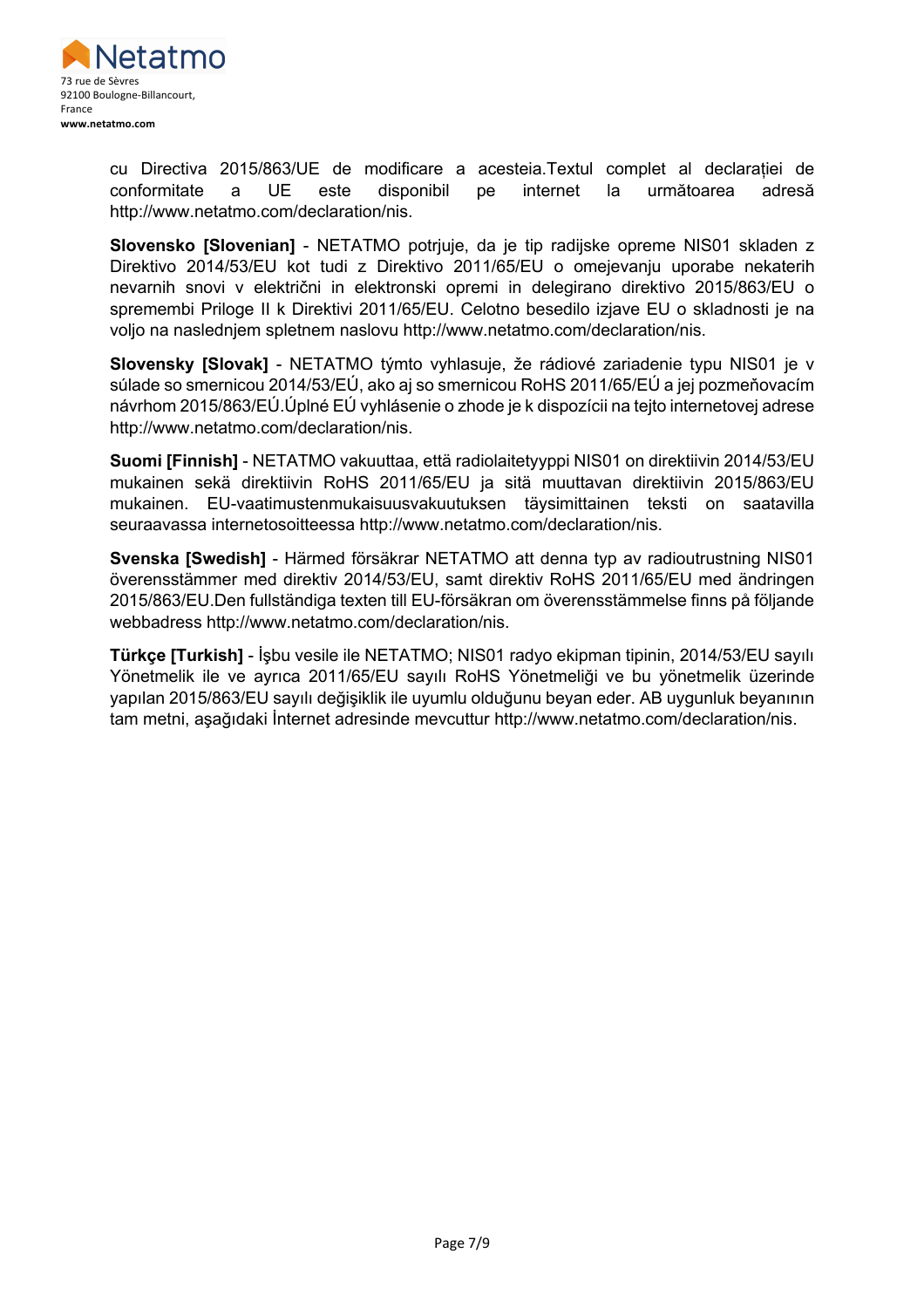

## **United States of America – FCC Statements**

### **FCC ID**

The Netatmo Smart Indoor Siren has for FCC id: N3A-NIS01

### **FCC Statement**

This equipment has been tested and found to comply with the limits for a Class B digital device, pursuant to part 15 of the FCC rules. These limits are designed to provide reasonable protection against harmful interference in a residential installation.

This equipment generates, uses and can radiate radio frequency energy and, if not installed and used in accordance with the instructions, may cause harmful interference to radio communications. However, there is no guarantee that interference will not occur in a particular installation.

If this equipment does cause harmful interference to radio or television reception, which can be determined by turning the equipment off and on, the user is encouraged to try to correct the interference by one or more of the following measures:

- Reorient or relocate the receiving antenna.
- Increase the separation between the equipment and receiver.
- Connect the equipment into an outlet on a circuit different from that to which the receiver is connected.
- Consult the dealer or an experienced radio/TV technician for help.

### **FCC Radiation Exposure Statement**

This equipment complies with FCC RF radiation exposure limits set forth for an uncontrolled environment.

This transmitter should be installed and operated with a minimum distance of 20 centimeters between the radiator and your body and must not be co-located or operating in conjunction with any other antenna or transmitter.

This equipment complies with Part 15 of the FCC Rules. Operation is subject to the following two conditions: (1) This device may not cause harmful interference, and (2) This device must accept any interference received, including interference that may cause undesired operation.

### **Caution!**

The manufacturer is not responsible for any radio or TV interference caused by unauthorized modifications to this equipment. Such modifications could void the user's authority to operate the equipment.